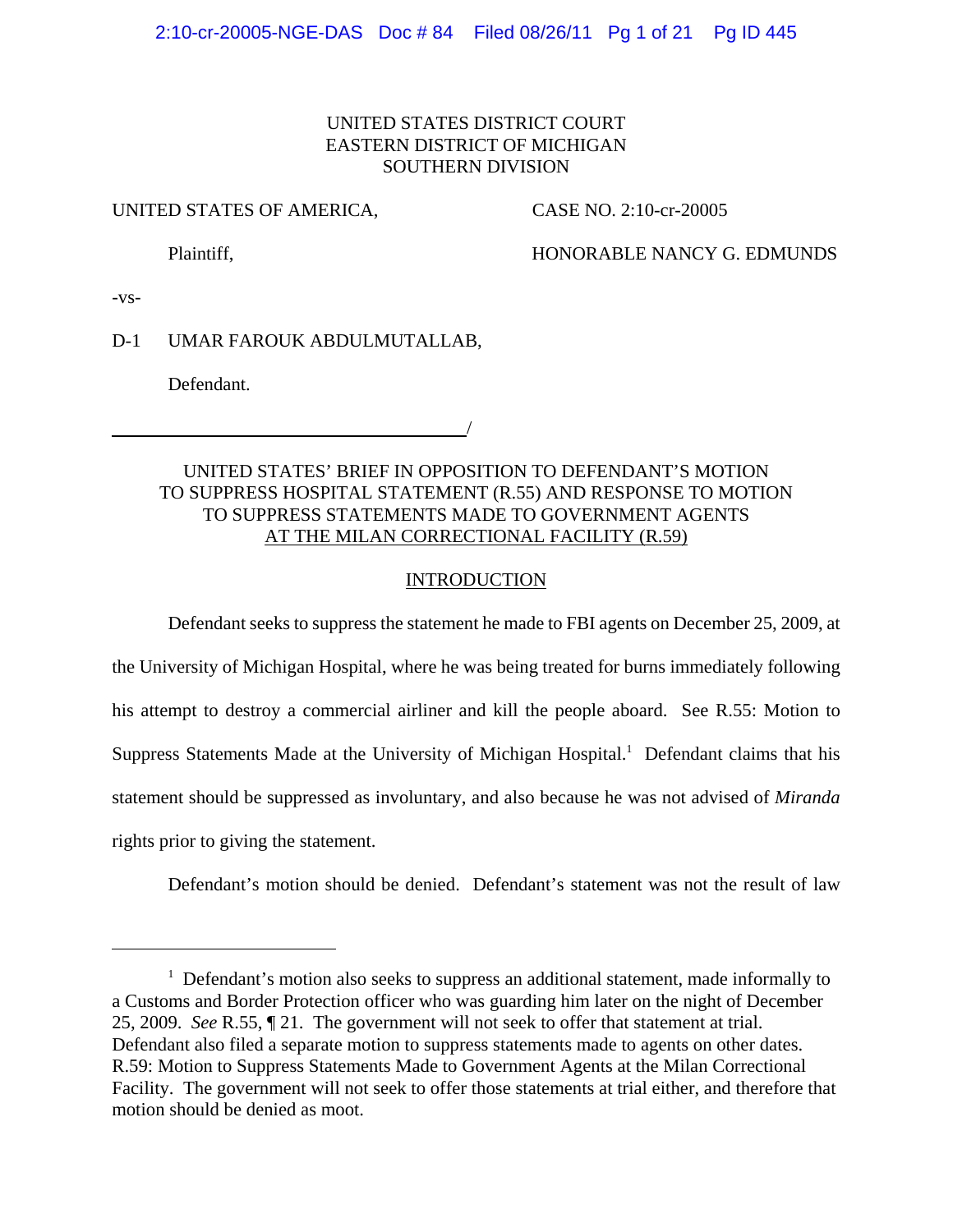# 2:10-cr-20005-NGE-DAS Doc # 84 Filed 08/26/11 Pg 2 of 21 Pg ID 446

enforcement coercion, and thus was voluntary as a matter of law. In addition, the agents who interviewed him were not required to provide *Miranda* warnings in view of *New York v. Quarles*, 467 U.S. 649 (1984), as the situation involved a true public safety exigency. The authorities had no prior knowledge of the defendant's attack; indeed, the aircrew and responding law enforcement officers initially believed someone had set off a firecracker on board the aircraft. This was a highly fluid situation. Once it became clear to the agents that what was underway was in fact an act of terrorism that could have been part of a coordinated, multi-pronged attack similar to 9/11, it was lawful and wholly appropriate for the agents to ask questions intended to respond to the imminent threat to public safety posed by the defendant and any possible confederates or co-conspirators, prior to advising defendant of his *Miranda* rights.

On Christmas Day, December 25, 2009, defendant arrived at Detroit Metropolitan Airport aboard Northwest-Delta Flight 253 from Amsterdam, the Netherlands. Approximately seven minutes before landing, he detonated an explosive device concealed in his underwear, causing a loud, popping noise similar to the sound of a firecracker, and igniting a fire aboard the aircraft. Defendant was severely burned. Minutes after the fire was extinguished by flight attendants and defendant was subdued by the flight crew and passengers, the pilots radioed the control tower to request that law enforcement authorities meet the plane at the gate.

Customs and Border Protection officers, having been advised of an incident involving firecrackers on board the plane, responded to the gate. However, they quickly determined that defendant's burns were far too extensive to have been caused by firecrackers. Instead, defendant told the officers that he had detonated an explosive device hidden in his underwear, and that he had been acting on behalf of al-Qaeda. The officers immediately arranged to have defendant transported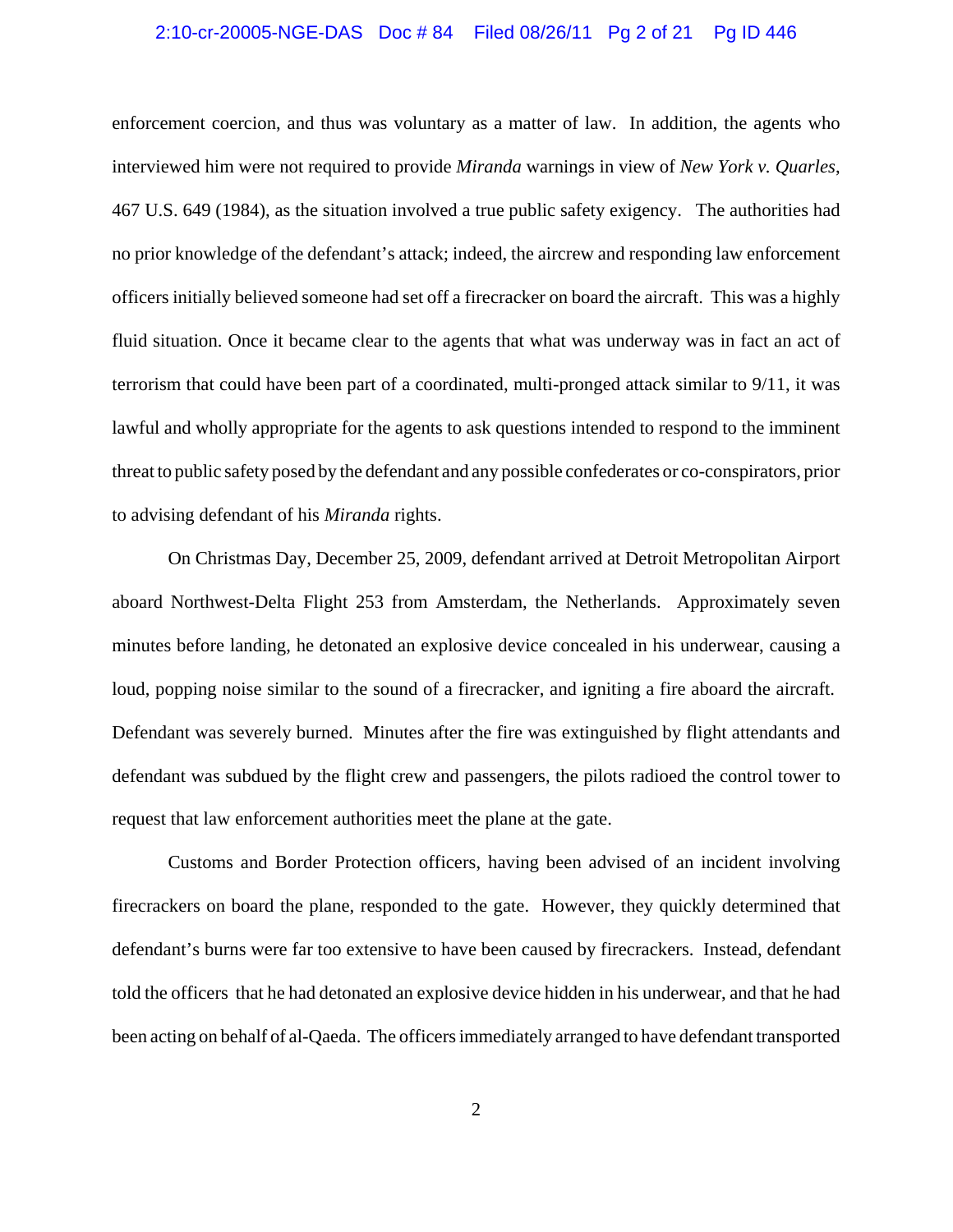# 2:10-cr-20005-NGE-DAS Doc # 84 Filed 08/26/11 Pg 3 of 21 Pg ID 447

to the University of Michigan Hospital for treatment, and informed the FBI's Joint Terrorism Task Force of the situation. At the hospital, defendant received treatment for his burns, including 50 micrograms of the painkiller fentanyl.

 The FBI agents who arrived at the hospital decided to interview defendant as soon as his medical treatment was completed and after doctors said he was able. The agents who interviewed the defendant were aware that he earlier claimed to be acting on behalf of al-Qaeda. The agents were also well aware that on September 11, 2001, al-Qaeda operatives hijacked four airplanes in an attack on our country that killed almost 3,000 people. Mindful of defendant's self-proclaimed association with al-Qaeda and knowing that group's past history of large, coordinated plots and attacks, the agents feared that there could be additional, imminent aircraft attacks in the United States and elsewhere in the world. The agents also confirmed with medical staff that the fentanyl defendant had received would not render him uncommunicative or unable to understand them; in fact, the defendant's receipt of drugs was intended by medical staff to be "conscious sedation," which by definition wears off quickly and does not interfere with the ability to communicate.

After defendant was removed from the aircraft, transferred to the hospital, and received medical care, defendant spoke freely to the FBI agents for about fifty minutes. The interview took place about three and one-half hours after the plane landed, but only about two hours after Joint Terrorism Task Force agents learned defendant's identity. The agents limited their questions to matters involving the public safety. They asked him where he had traveled, when he had traveled, how, and with whom; the details of the explosive device; the details regarding the bomb-maker, including where defendant had received the bomb; his intentions in attacking Flight 253; who else might be planning an attack; and how and when he had become radicalized. Every question was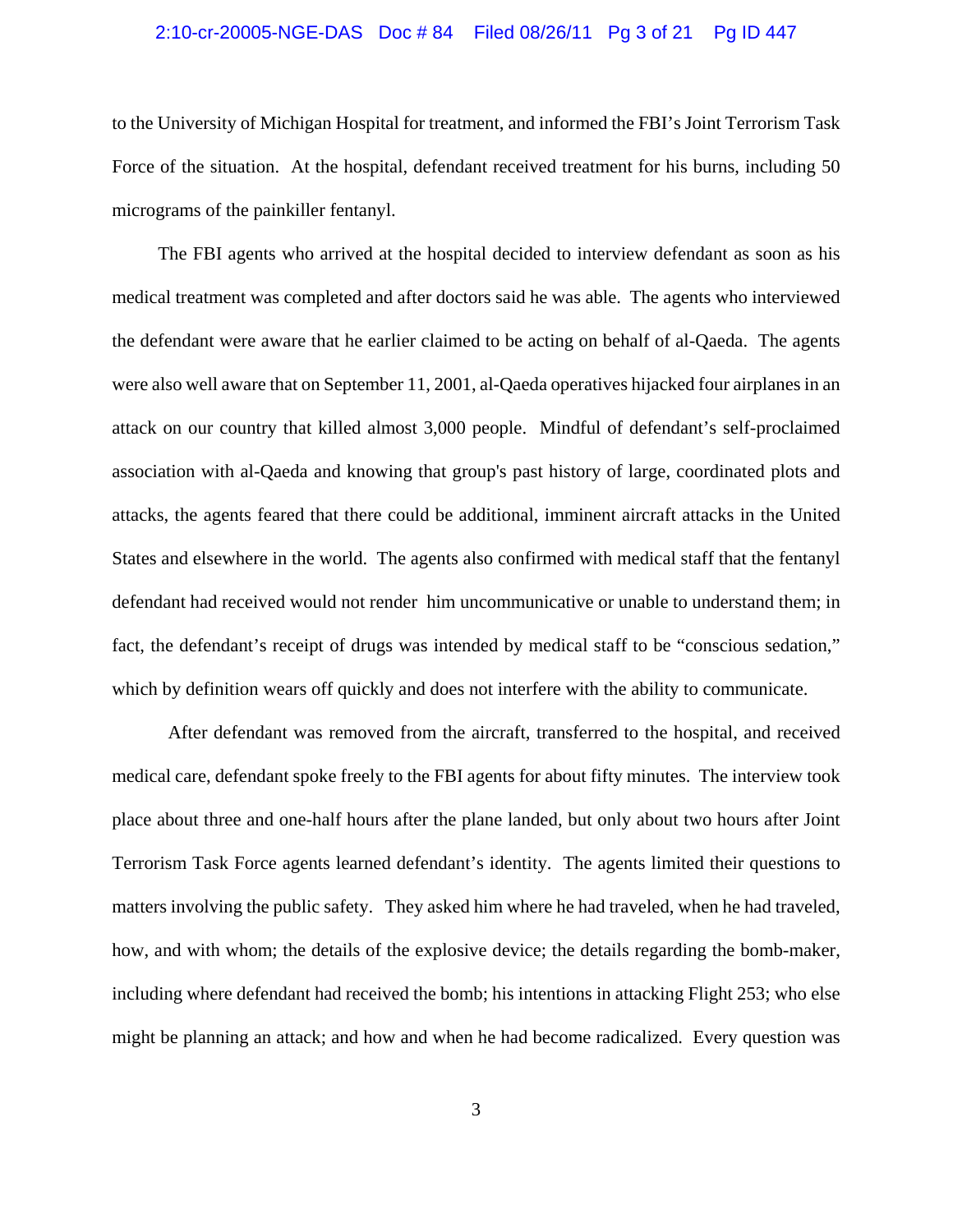# 2:10-cr-20005-NGE-DAS Doc # 84 Filed 08/26/11 Pg 4 of 21 Pg ID 448

directly related to identifying any other attackers and preventing another potential attack. Defendant answered, providing details of his mission, training, and radicalization, including his decision months earlier to become involved in violent jihad. Defendant also provided information about the construction of the explosive device he had been carrying, and that he had intended to cause Flight 253 to crash, killing all persons on board. These responses helped the agents to determine who else might be planning or carrying out a bombing. At the end of the interview, once they received the public safety information, the agents turned their attention to immediately sharing the information with law enforcement and intelligence agencies worldwide.

Defendant has been indicted on numerous terrorism charges, including Conspiracy to Commit an Act of Terrorism Transcending National Boundaries, in violation of 18 U.S.C. §§ 2332b(a)(1) and 2332b(a)(2); Attempted Murder, in violation of 18 U.S.C. § 1113 and 49 U.S.C. § 46506; and Attempted Use of a Weapon of Mass Destruction, in violation of 18 U.S.C.  $§ 2332a(a)(2).$ 

#### ARGUMENT

### A. DEFENDANT'S STATEMENT TO FBI AGENTS WAS VOLUNTARY

1. The Fact That Defendant Had Received A Painkiller Does Not, In And Of Itself, Render His Statement Involuntary; Defendant Must Nevertheless Demonstrate Law Enforcement Coercion, Which Did Not Take Place In This Case.

The Fifth Amendment guarantees that "[n]o person . . . shall be compelled in any criminal case to be a witness against himself." U.S. Const. amend. V. The use of an involuntary statement as evidence at a defendant's trial therefore is barred by the Fifth Amendment's Due Process clause. *Chavez v. Martinez*, 538 U.S. 760, 770 (2003). Nevertheless, the Fifth Amendment does not prohibit all incriminating admissions; "[a]bsent some officially coerced self-accusation, the Fifth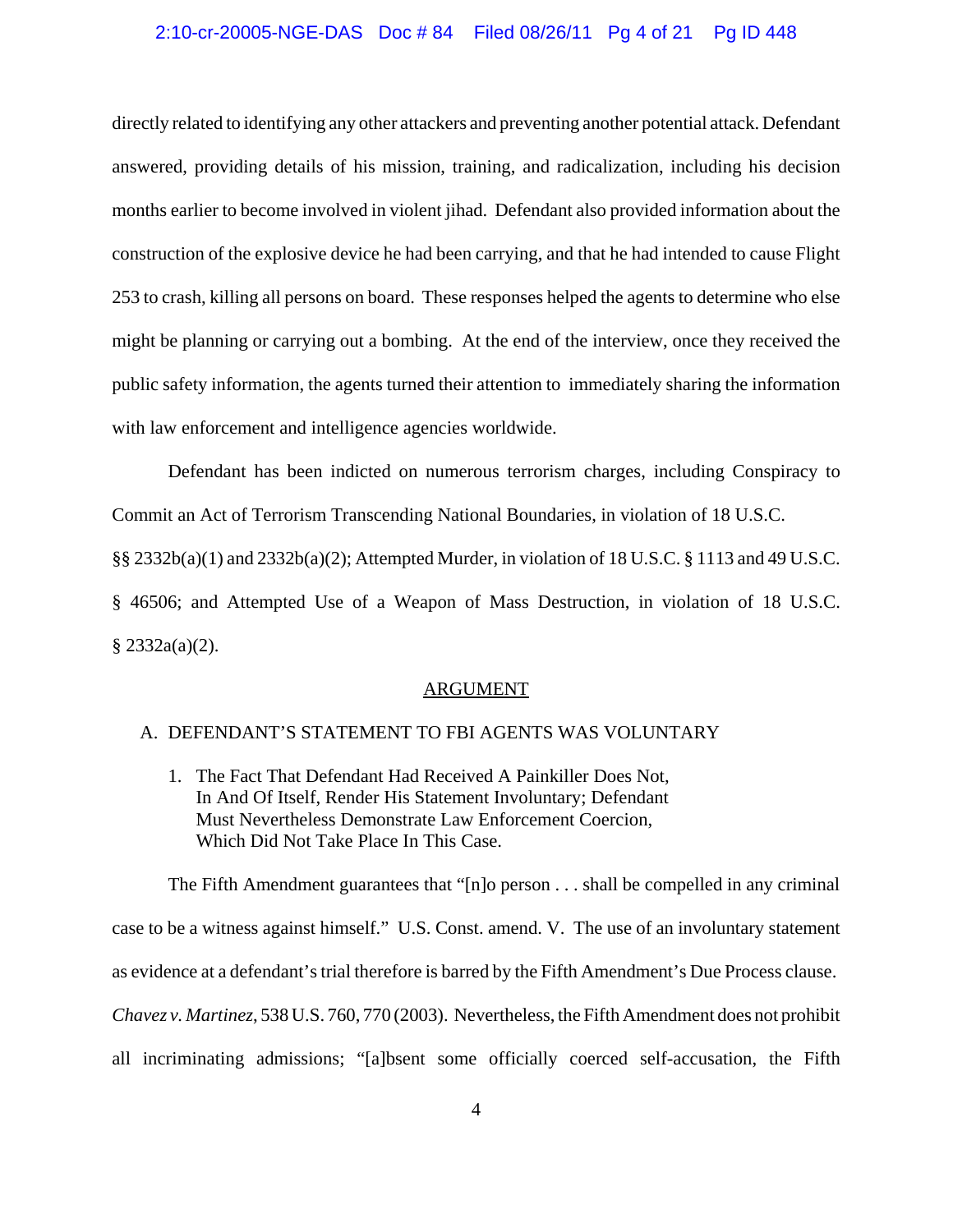# 2:10-cr-20005-NGE-DAS Doc # 84 Filed 08/26/11 Pg 5 of 21 Pg ID 449

Amendment privilege is not violated by even the most damning admissions." *United States v. Washington*, 431 U.S. 181, 187 (1977).

 It is well-established that "coercive police activity is a necessary predicate to the finding that a confession is not 'voluntary' within the meaning of the Due Process Clause[.]" *Colorado v. Connelly*, 479 U.S. 157, 167 (1986). In *Connelly*, the defendant, who had a history of mental illness, approached a police officer and spontaneously confessed to a murder. The defendant also pointed out to officers the location where the crime had occurred. The trial court found, based on that evidence, "that the police had done nothing wrong or coercive in securing" Connelly's confession, *id*. at 162, but nevertheless suppressed his statements.

The Supreme Court reversed, holding that "[a]bsent police conduct causally related to the confession, there is simply no basis for concluding that any state actor has deprived a criminal defendant of due process of law." *Connelly*, 479 U.S. at 164. Although a defendant's mental condition is a significant factor in the voluntariness calculus, this alone "does not justify a conclusion that a defendant's mental condition, by itself and apart from its relation to official coercion, should ever dispose of the inquiry into constitutional 'voluntariness.'" *Id*. Thus, as the Sixth Circuit has observed, the word "involuntary" is a term of art in this context: "As applied to confessions and for purposes of due process, then, the term 'involuntary' should be construed to refer not to some *property* a defendant's confession may be said in itself to have or lack, but rather to a certain *relation* between the confession and the method or conduct of law enforcement officials in procuring it." *United States v. Newman*, 889 F.2d 88, 95 n.3 (6th Cir. 1989) (emphasis in original).

Because, contrary to defendant's apparent position, police conduct rising to coercion must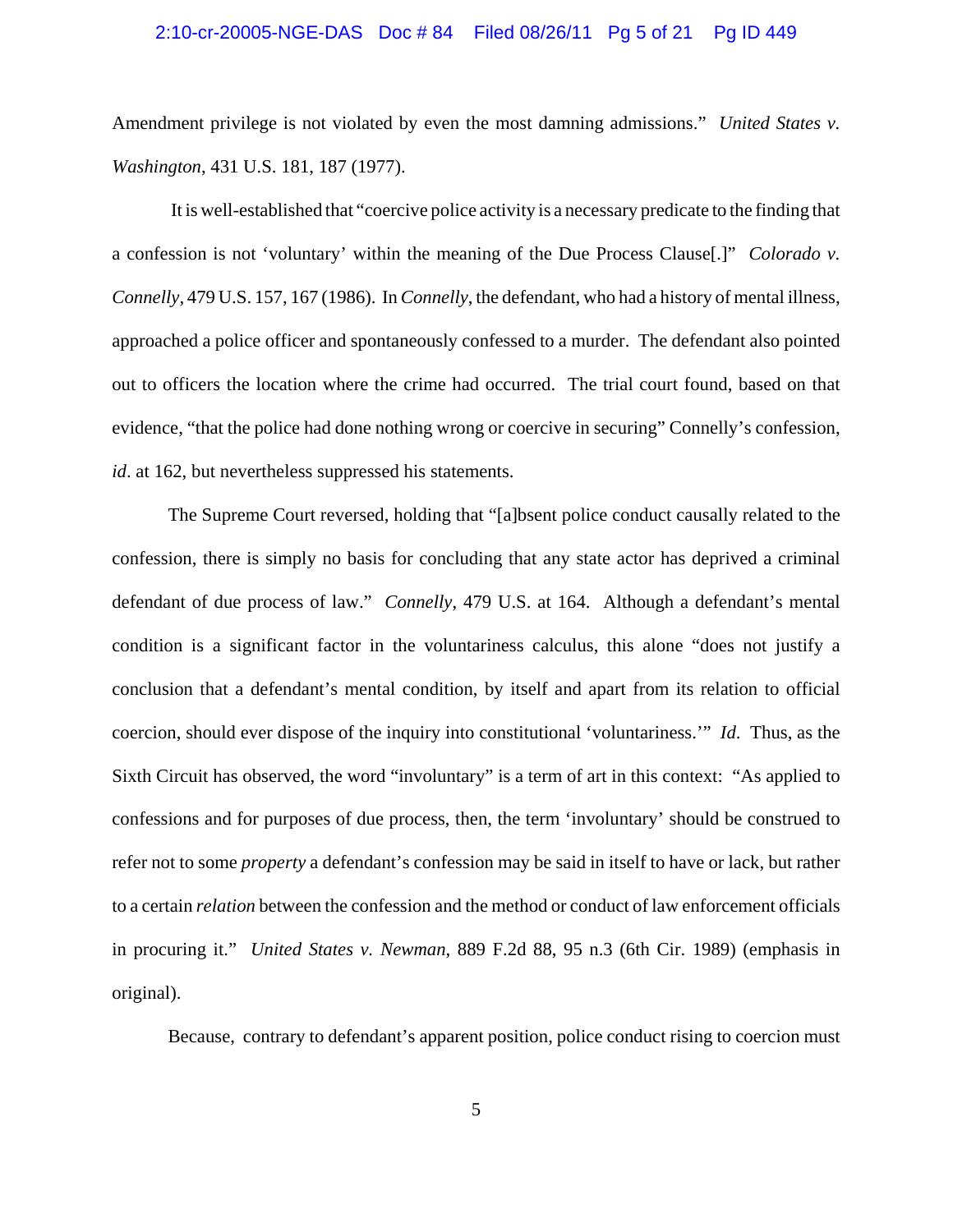# 2:10-cr-20005-NGE-DAS Doc # 84 Filed 08/26/11 Pg 6 of 21 Pg ID 450

be causally related to the defendant's statement before the statement can be deemed involuntary under the Due Process Clause, the fact that the defendant here was administered pain killers at a doctor's direction cannot, in and of itself, render his confession involuntary. There was no law enforcement coercion involved in his giving the statement. The medication was administered by medical staff for medical reasons, without input from the FBI. Defendant does not even allege (and it is not the case) that law enforcement authorities manipulated the administration of the drugs in order to facilitate the taking of a statement.

To the government's knowledge, every court of appeals to have addressed the issue has found that a defendant's mere ingestion of drugs (whether pursuant to doctors' orders or otherwise) does not, in and of itself, render the defendant's statements involuntary. For example, in *United States v. Short*, 947 F.2d 1445 (10th Cir. 1991), the defendant had both arms in casts, and was taking prescription painkillers (percodan and hydracodeine) at a doctor's direction when he gave a statement. *Id*. at 1448. The Court found that the statement was voluntary because "[d]efendant's pain was not so great, nor was his mind so clouded by pain pills that he was unable to think and converse with the police freely and intelligently on several subjects. . . . Defendant's will *was not overborne by the police*." *Id*. at 1450 (citations omitted) (emphasis added). *See also Nickel v. Hannigan*, 97 F.3d 403, 410 (10th Cir. 1996) (holding that even if mental incapacity such as by drug ingestion requires a lesser showing of coercion, "for a confession to be involuntary, 'the police must somehow overreach by exploiting a weakness or condition known to exist'") (citation omitted).

In *United States v. Martin*, 781 F.2d 671 (9th Cir. 1985), the defendant had been hospitalized due to injuries caused by the explosives in which he was dealing, and received a painkiller (demerol) from medical staff. *Id*. at 672-73. The Court held that his statements were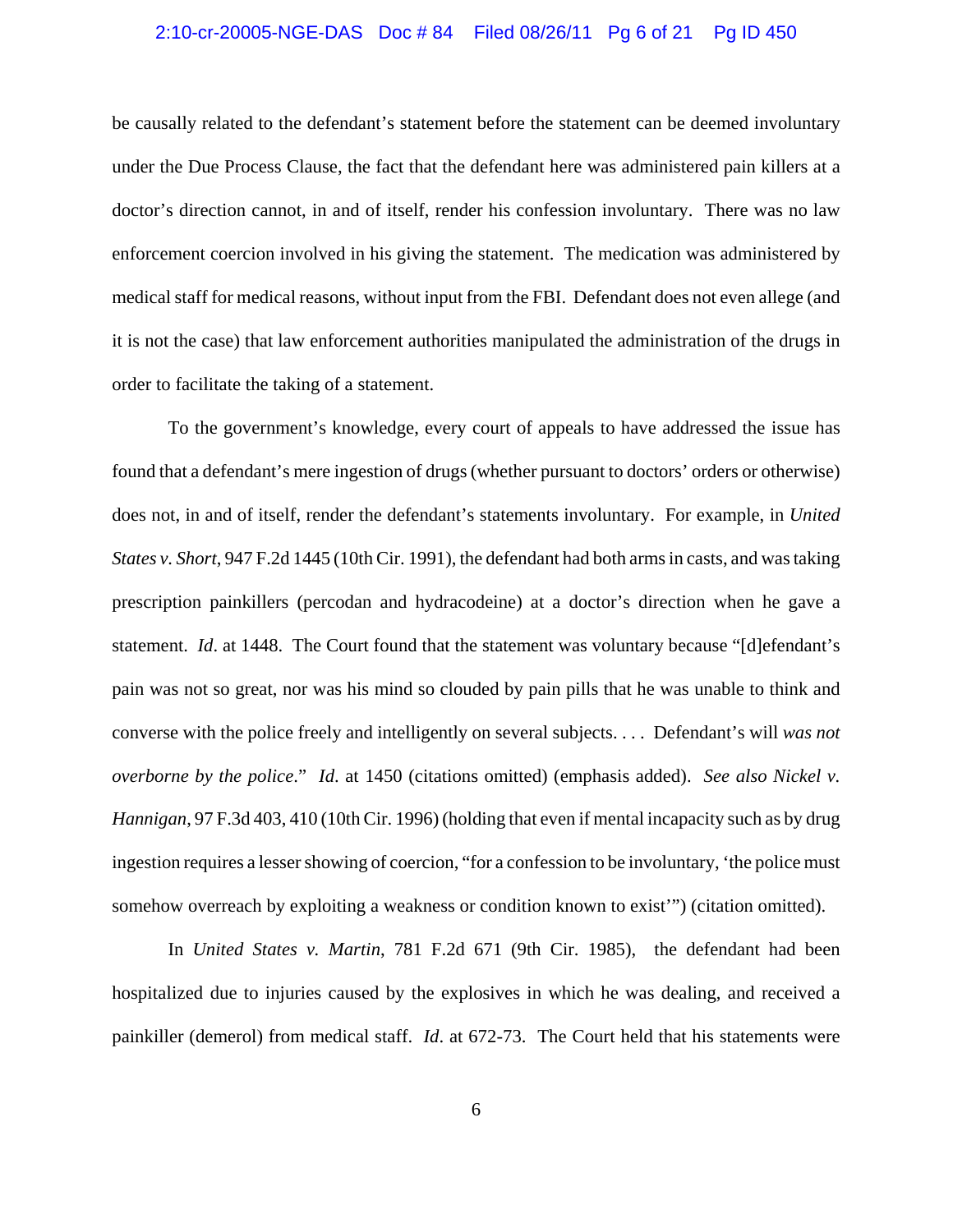voluntary, because the defendant

was awake and relatively coherent during the questioning at the hospital. He sat up in his bed and spoke freely with Detective Schindler and Agent Galyan. When Martin became too groggy to understand the detective's questions, Detective Schindler terminated the interview. There is no evidence of extended and oppressive questioning. Nor had Martin received excessive quantities or unusual combinations of drugs. Martin's injuries, while painful, did not render him unconscious or comatose. Moreover, Martin said that he wanted to talk to the officers and was not reluctant to tell his story. The district court properly concluded that "although the defendant was injured and under medical care at the time the statements were made, the type, dosage, and schedule of painkilling narcotic administered to [Martin] was not sufficient to overbear his will to resist the questioning or impair his rational faculties."

*Id*. at 674.

In *Wolfrath v. LaVallee*, 576 F.2d 965 (2d Cir. 1978), the defendant had been admitted to the hospital for a gunshot wound, which he said he had received as a result of being a crime victim. Prior to surgery to remove the bullet, he had been administered morphine, demerol, and luminal, *id.* at 968-70, and was interviewed by police, who had learned new information suggesting in fact that he had been involved in a robbery. *Id.* at 967-68. Less than four hours after receiving the drugs, the defendant was interviewed and confessed. The district court held that the defendant's statement was involuntary, based on medical testimony that a person having received such medications would be in a "'fugue-like state'" and the drugs "would induce a euphoric feeling of invulnerability . . . [and a] person in such a state is not capable of making a serious decision." *Id.* at 971.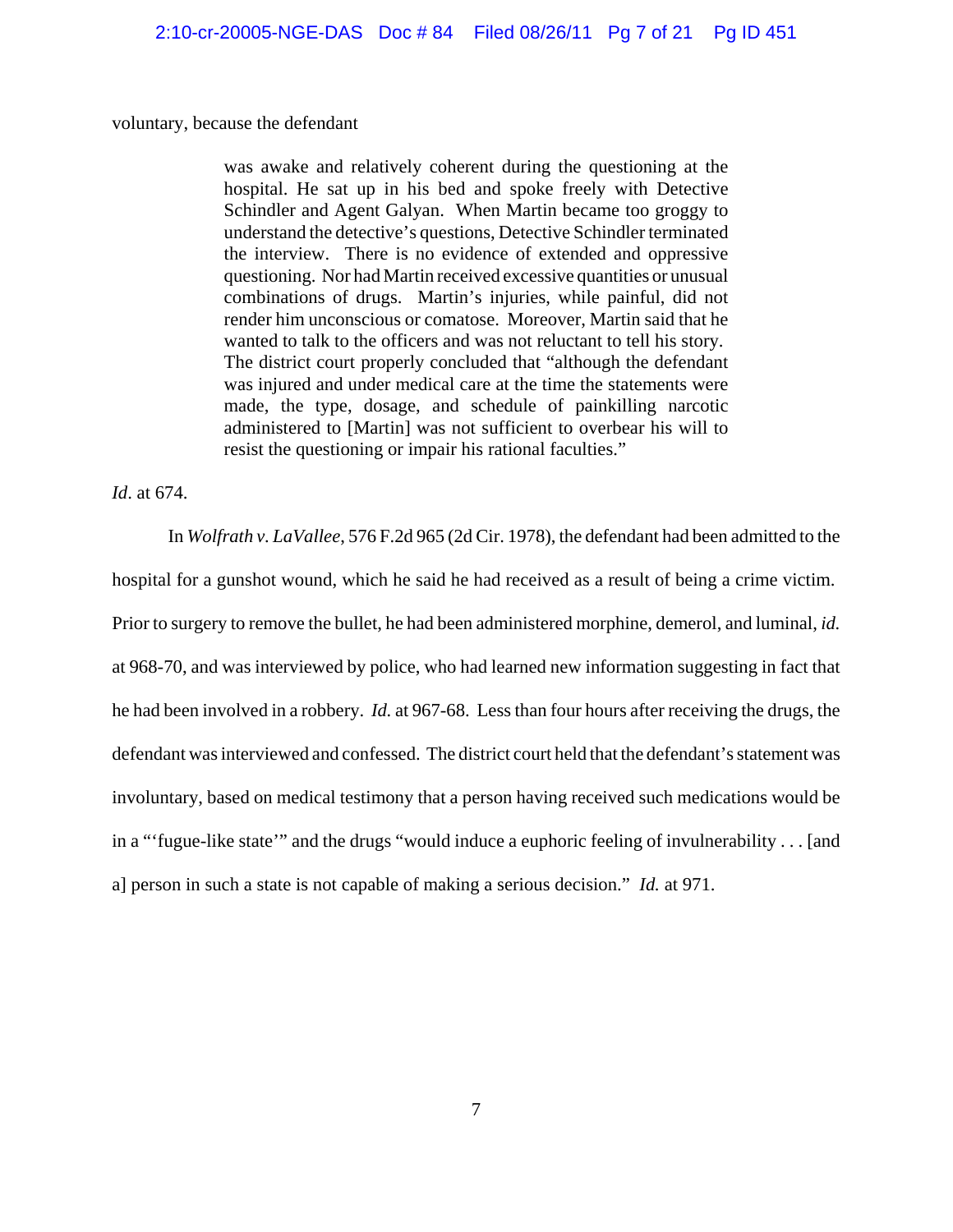### 2:10-cr-20005-NGE-DAS Doc # 84 Filed 08/26/11 Pg 8 of 21 Pg ID 452

The Second Circuit reversed, finding that involuntariness cannot "be decided solely by reference to the general properties of those drugs." *Wolfrath*, 567 F.2d at 972. Rather,

> the voluntariness of the confession must be judged under the totality of the circumstances. In determining that Wolfrath did not show that his will was overborne, we are particularly struck with the fact that, unlike most confession cases brought before the courts, the present case, in our view, involves no question of impermissible police tactics. . . . [B]ecause there was no element of improper police tactics, because the evidence was uncontradicted that Wolfrath's condition, though perhaps weakened by his ordeal, was nonetheless strong and that he was alert and responsive, we hold that Wolfrath failed to substantiate his claim that the admission into evidence of his St. Vincent's [Hospital] confession denied him due process of law.

*Id*. at 973.

The Sixth Circuit is no exception. It fully endorses the proposition that being under the influence of drugs, or any other mental factor, is not a basis for suppression of the defendant's statement absent a finding of police misconduct. *See, e.g.*, *United States v. Chapman*, 112 Fed. Appx. 469, 474 (6th Cir. 2004) (The defendant "does not argue that the police coerced him in any way, only that his heroin-befuddled state made him unduly frightened of them. But 'coercive police activity is a necessary predicate to the finding that a confession was not 'voluntary.'"). Indeed, the Sixth Circuit has explained that "[e]vidence that a defendant suffered, at the relevant time, from a condition or deficiency that impaired his cognitive or volitional capacity is never, by itself, sufficient to warrant the conclusion that his confession was involuntary for purposes of due process; some element of police coercion is always necessary." *United States v. Newman*, 889 F.2d 88, 94 (6th Cir. 1989) (citing *Connelly,* 479 U.S. 157; *McCall v. Dutton,* 863 F.2d 454 (6th Cir. 1988)).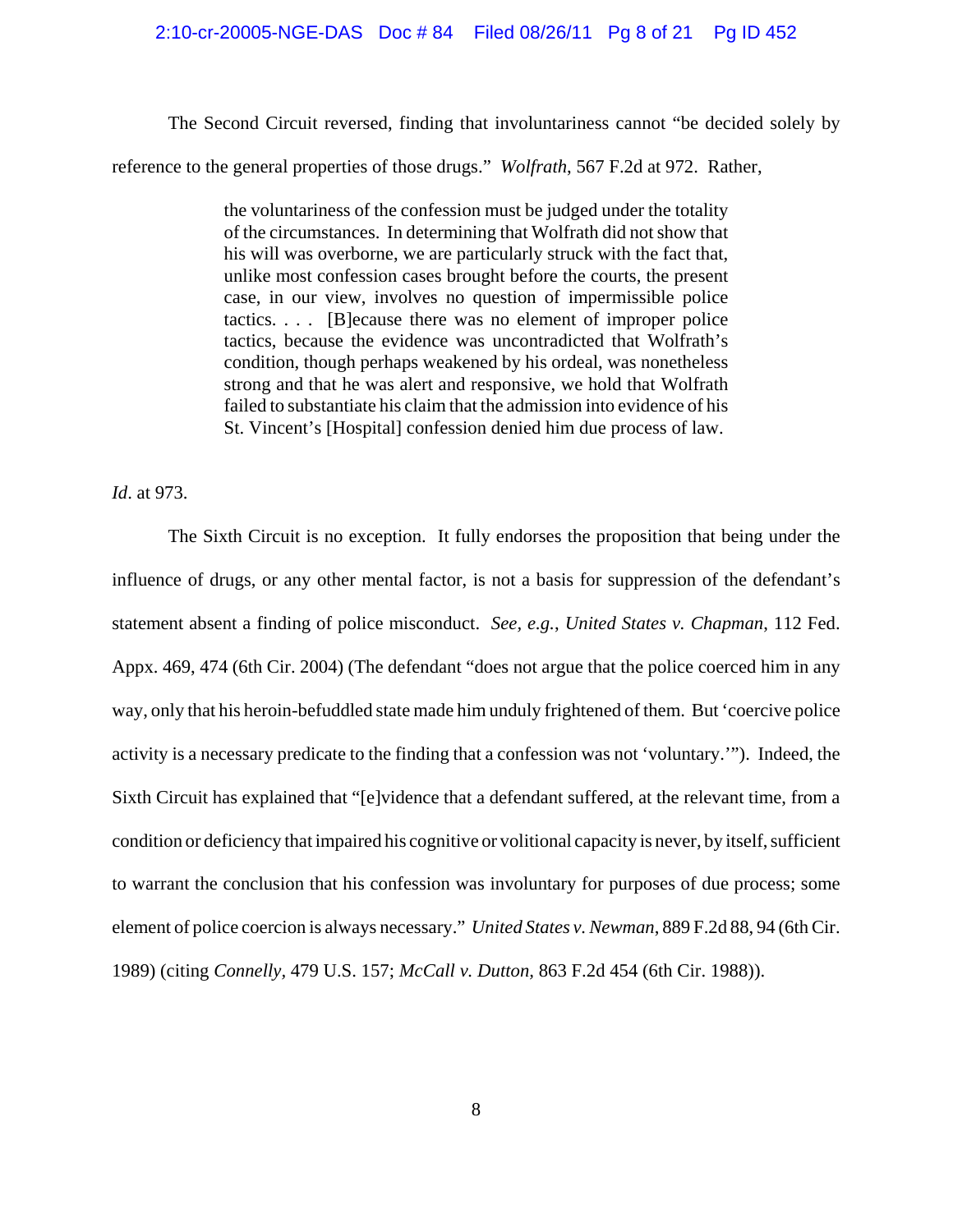2. Because Defendant Neither Alleges Nor Can Demonstrate Any Coercive Law Enforcement Activity, His Statement Is Admissible.

"Threshold to the determination that a confession was 'involuntary' for due process purposes is the requirement that the police 'extorted [the confession] from the accused by means of coercive activity.' Once it is established that the police activity was objectively coercive, it is necessary to examine [a defendant's] subjective state of mind to determine whether the 'coercion' in question was sufficient to overbear the will of the accused. [P]etitioner must prove that his will was overborne *because* of the coercive police activity in question. If the police misconduct at issue was not the 'crucial motivating factor' behind petitioner's decision to confess, the confession may not be suppressed." *McCall*, 863 F.2d at 459 (citations omitted); *cf*. *United States v. Rutherford*, 555 F.3d 190, 195 (6th Cir. 2009) (citations omitted) (factors to consider are whether "(i) the police activity was objectively coercive; (ii) the coercion in question was sufficient to overbear the defendant's will; and (iii) the alleged police misconduct was the crucial motivating factor in the defendant's decision to offer the statement").

"In determining whether a confession has been elicited by means that are unconstitutional, this court looks to the totality of the circumstances concerning 'whether a defendant's will was overborne in a particular case.' Relevant factors may include the defendant's age, education and intelligence; whether the defendant has been informed of his constitutional rights; the length and extent of the questioning; and the use of physical punishment, such as the deprivation of food or sleep." *United States v. Mahan*, 190 F.3d 416, 422-23 (6th Cir. 1999) (citation omitted).

At a hearing, the government expects that it will be able to prove that defendant, who was an adult, was a graduate of a number of prestigious and demanding preparatory schools and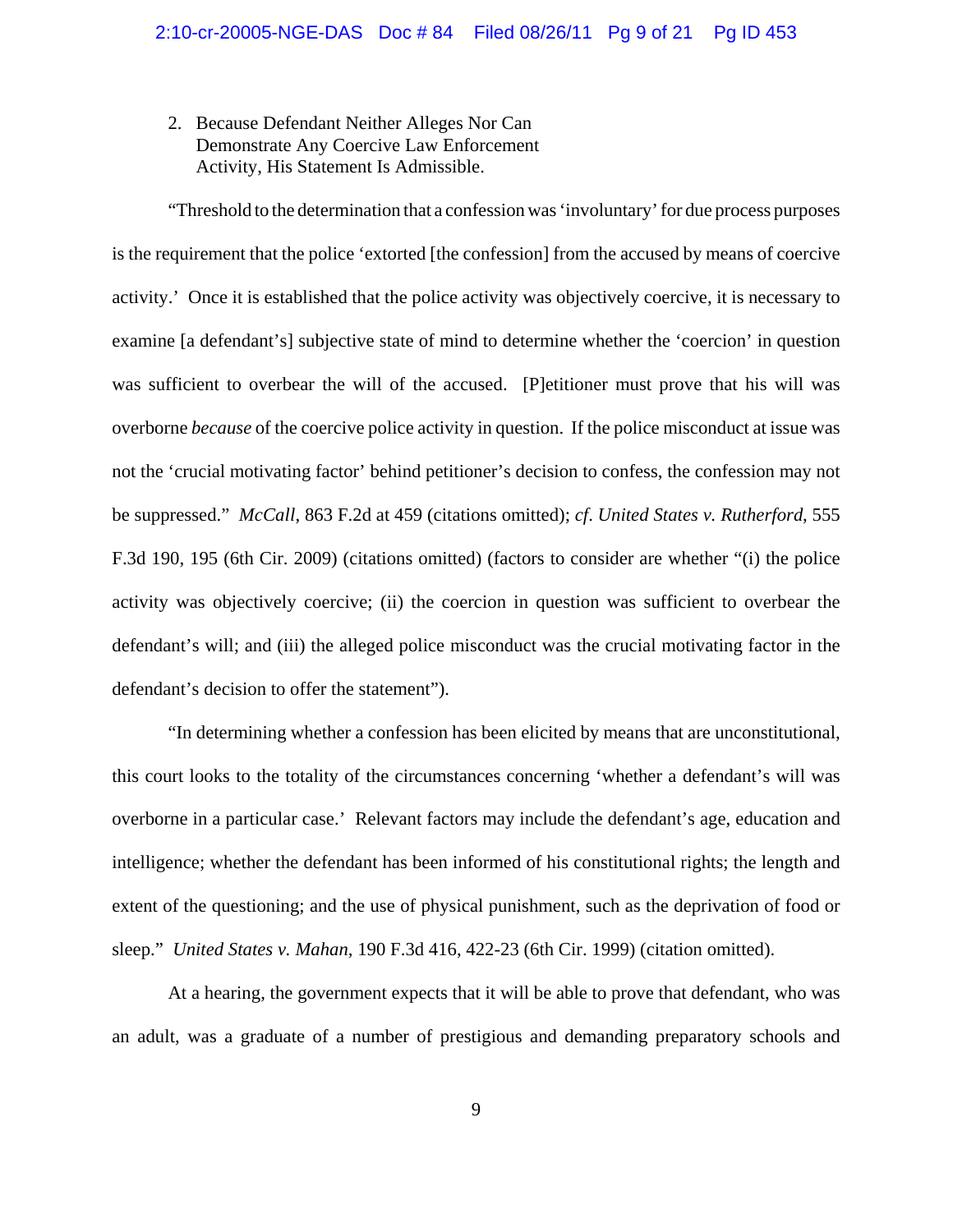### 2:10-cr-20005-NGE-DAS Doc # 84 Filed 08/26/11 Pg 10 of 21 Pg ID 454

universities, including the British School of Lome; had graduated from the University College of London in the United Kingdom, with a degree in Engineering; and had been enrolled in a postgraduate program at the University of Wollongong in Dubai, United Arab Emirates. Defendant was a sophisticated international traveler, having been on his own throughout the world, including Ghana, Yemen, the United Kingdom, the United Arab Emirates, Saudi Arabia, and two previous trips to the United States. The FBI agents who questioned defendant made no threats, displayed no weapons, and offered no promises or inducements. Defendant had been provided immediate medical care, and had not been deprived of food or sleep. In short, the agents' conduct was not coercive.

Defendant asserts that *Mincey v. Arizona*, 437 U.S. 385 (1978), is controlling and requires suppression of the interview statement in issue. He is incorrect. The facts of this case are plainly distinct from *Mincey* and, in any event, as discussed below, exclusion would be an inappropriate remedy. In *Mincey*, the defendant had been seriously injured in an armed confrontation with the police during which he killed an officer. *Id.* at 387. Immediately following the shoot out, the defendant was transported to a hospital emergency room for treatment. *Id.* at 396. That evening in the hospital, the defendant was informed that he was under arrest, read his *Miranda* rights, and interrogated by a detective for approximately four hours. *Id*. Because the defendant was intubated, he wrote his answers on pieces of paper provided by the hospital. *Id.*

The Supreme Court excluded the defendant's interrogation statements, finding that they were not "the product of a rational intellect and a free will." *Mincey*, 437 US at 398 (citations omitted).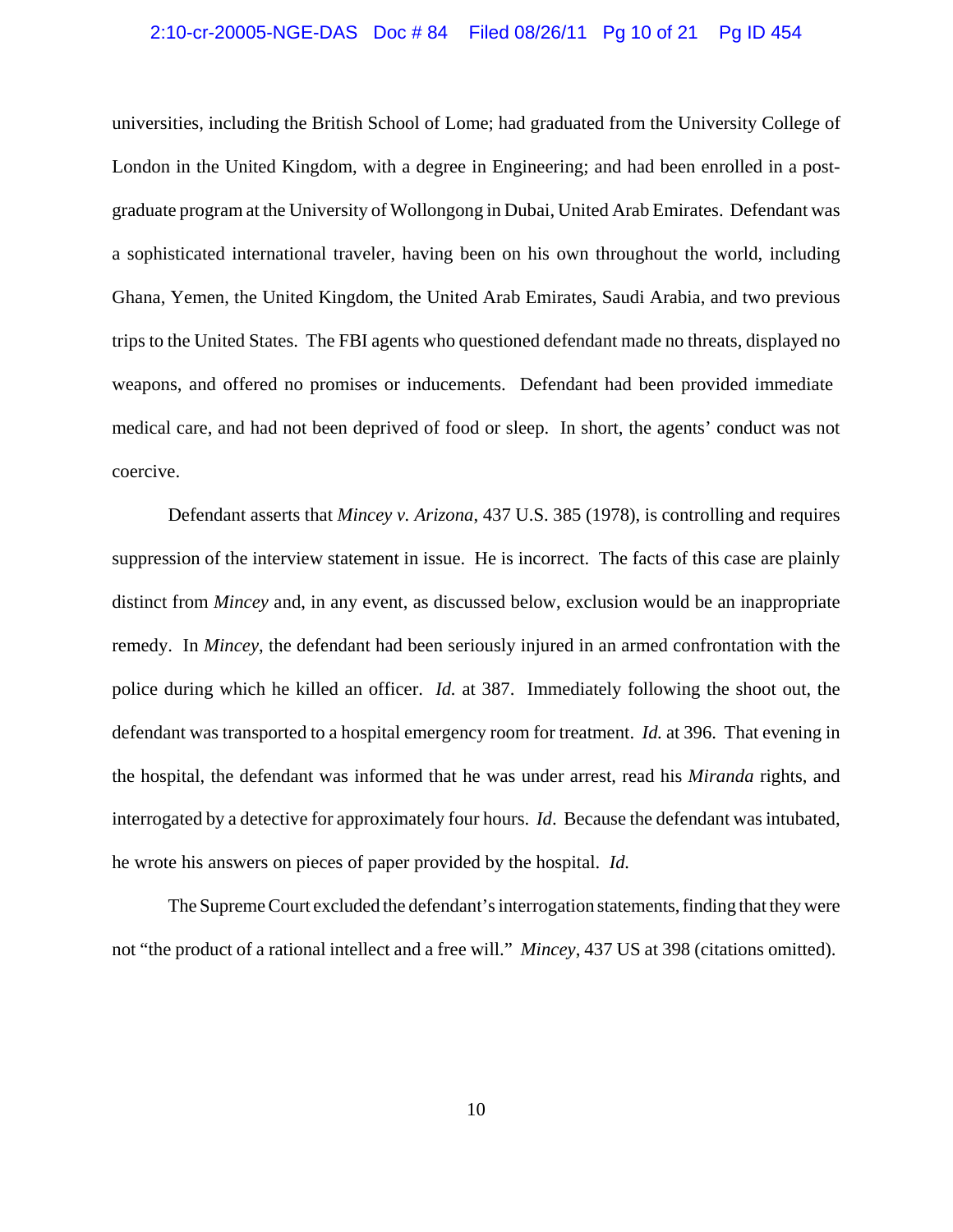#### 2:10-cr-20005-NGE-DAS Doc # 84 Filed 08/26/11 Pg 11 of 21 Pg ID 455

The Court focused on the defendant's condition during the interrogation, observing as follows:

[Mincey] had been seriously wounded just a few hours earlier, and had arrived at the hospital "depressed almost to the point of coma," according to his attending physician. Although he had received some treatment, his condition at the time of [the detective's] interrogation was still sufficiently serious that he was in the intensive care unit. He complained to [the detective] that the pain in his leg was "unbearable." He was evidently confused and unable to think clearly about either the events of that afternoon or the circumstances of his interrogation, since some of his written answers were on their face not entirely coherent. Finally, while Mincey was being questioned he was lying on his back on a hospital bed, encumbered by tubes, needles, and breathing apparatus.

### *Id.* at 398-99.

The *Mincey* Court additionally observed that the defendant told the detective repeatedly that he did not wish to be interrogated further without the assistance of an attorney. 437 U.S. at 399-401. The detective only paused the interrogation when the defendant lost consciousness or received treatment. *Id.* at 401. In sum, looking at all the circumstances together, the Court found that the defendant's "will was simply overborne." *Id.* at 401-02.

This case is readily distinguishable from *Mincey*. Here, defendant did not tell the officers (much less repeatedly) that he did not wish to speak to them. The interview was not conducted while defendant was undergoing medical treatment, defendant was not in a comatose state, and he never lost consciousness. To the contrary, as noted above, defendant spoke freely to the agents for the duration of the interview, which began only when defendant's emergency medical treatment was completed, and lasted for approximately fifty minutes (not four hours, as in *Mincey*). Moreover, the agents limited their questions to matters involving public safety and preventing other possible imminent terrorist attacks. *See New York v. Quarles*, 467 U.S. at 658-59 ("police officers can and will distinguish almost instinctively between questions necessary to secure their own safety or the safety of the public and questions designed solely to elicit testimonial evidence from a suspect");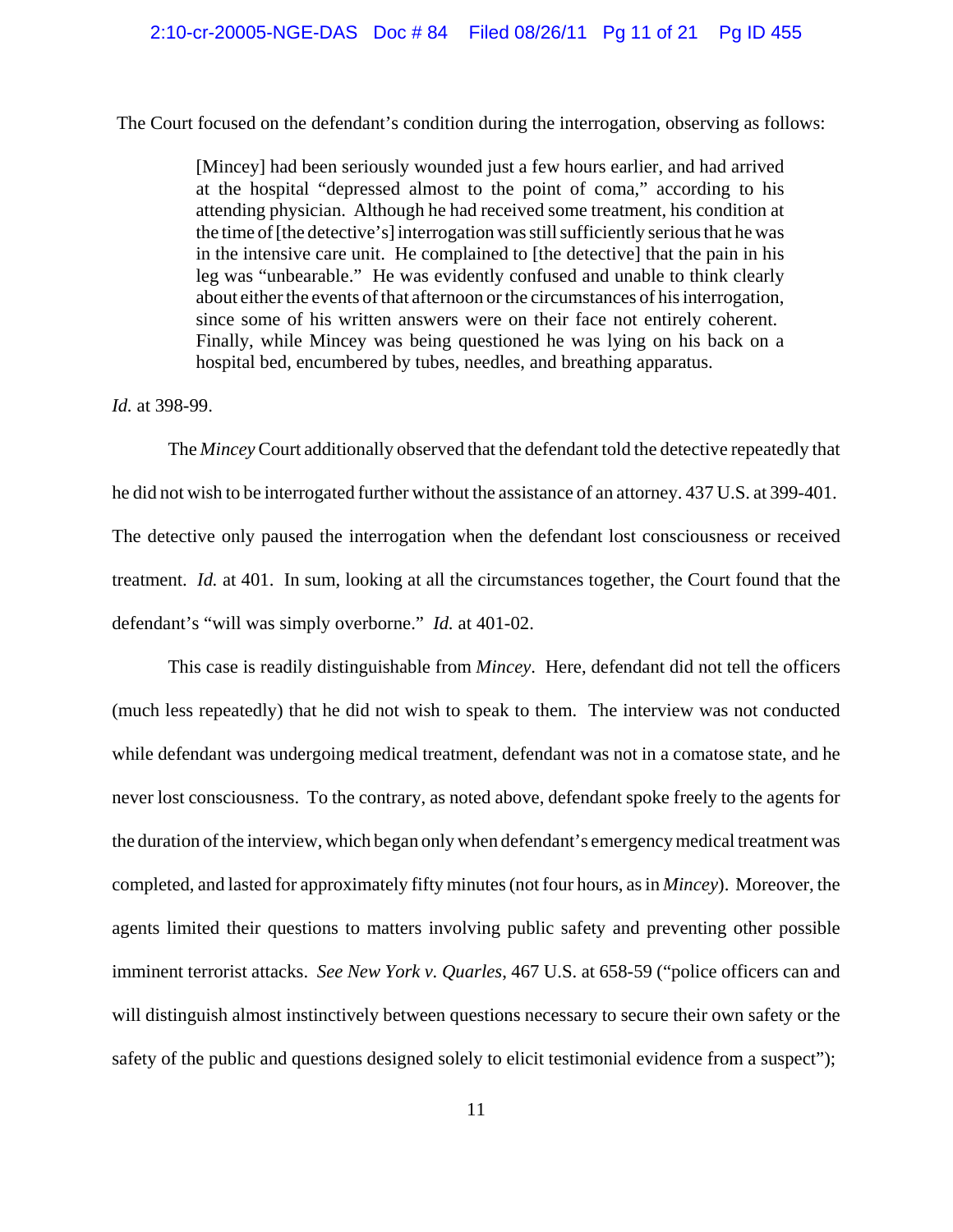*cf. Michigan v. Bryant*, 131 S. Ct. 1143, 1157 (2011) (overturning lower court's exclusion of evidence based on an alleged Confrontation Clause violation, stating that "[t]he existence of an ongoing emergency is relevant to determining the primary purpose of the interrogation because an emergency focuses the participants on something other than proverse position past events potentially relevant to later criminal prosecution") (citation omitted); *id*. at 1156 n.7, 1160 n.10, 1161 (citing *Quarles* and public-safety exception to *Miranda*). *Mincey*, accordingly, is not controlling.

3. Because There Was No Law Enforcement Misconduct, Suppression Of Defendant's Statement Is Prohibited As A Matter Of Law.

"The purpose of excluding evidence seized in violation of the Constitution is to substantially deter future violations of the Constitution." *Connelly*, 479 U.S. at 166. In *Connelly*, because defendant spontaneously confessed due to mental illness, and because the lower court had found that the officers had "done nothing wrong," *id.* at 162, the Supreme Court held "[o]nly if we were to establish a brand new constitutional right – the right of a criminal defendant to confess to his crime only when totally rational and properly motivated – could respondent's present claim be sustained." *Id.* at 166. The Court concluded that "suppressing respondent's statements would serve absolutely no purpose in enforcing constitutional guarantees." *Id.*

Similarly, in the present case, Joint Terrorism Task Force agents immediately recognized the possible threat to public safety, of which defendant might have been only one piece. The agents knew that al-Qaeda had a history of large, coordinated attacks, including attacks using aircraft. In light of this fact, it was perfectly reasonable -- indeed incumbent upon them -- to ascertain immediately what the defendant knew. Their questions were limited to obtaining information relevant to the public safety threat, including where he had traveled, when he had traveled, how, and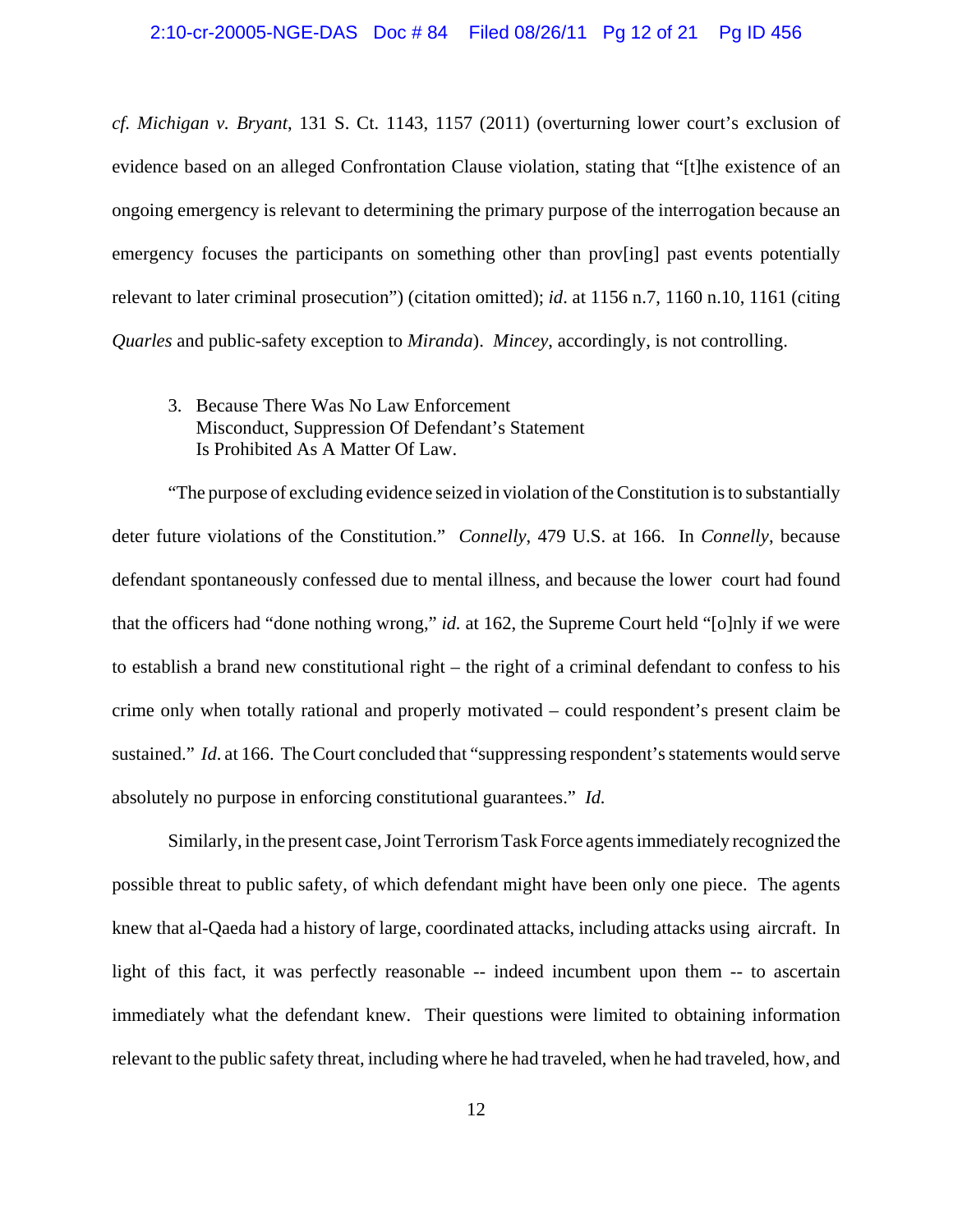### 2:10-cr-20005-NGE-DAS Doc # 84 Filed 08/26/11 Pg 13 of 21 Pg ID 457

with whom; the details of the explosive device; the details regarding the bomb-maker, including where defendant had received the bomb; his intentions in attacking Flight 253; who else might be planning an attack; and how and when he had become radicalized. As the Supreme Court recently observed in the Fourth Amendment context, "[a]bout all that exclusion would deter in this case is conscientious police work." *Davis v. United States*,131 S. Ct. 2419, 2429 (2011).

*Miranda* does not require otherwise. *Miranda* protects the voluntariness of confessions with a "set of prophylactic measures" that serve to safeguard against the "'inherently compelling pressures' of custodial interrogation." *Maryland v. Shatzer*, 130 S. Ct. 1213, 1210 (2010) (quoting *Miranda*, 384 U.S. at 467). As Justice Kennedy explained in his controlling concurrence in *Missouri v. Seibert,* 542 U.S. 600 (2004) (plurality), "not every violation of the [*Miranda*] rule requires suppression of the evidence obtained." *Id*. at 618. Indeed, the Supreme Court has repeatedly found that *Miranda*'s prophylactic measures may be accommodated to other objectives of the criminal justice system when admission of the defendant's unwarned inculpatory statements is unlikely to implicate *Miranda*'s central concern of protecting the voluntariness of confessions, and when other objectives of the criminal justice system are best served by the admission of the statements. For instance, the Court has found that statements obtained in violation of *Miranda* can be used for impeachment, so that the truth-finding function of the trial is not distorted by the defense. *See Harris v. New York*, 401 U.S. 222 (1971). The Court has also held that physical evidence obtained in reliance on statements taken in violation of the rule is admissible. *See United States v. Patane*, 542 U.S. 630 (2004). Likewise, as discussed below in greater detail, the Court has held that there is a *Miranda* exception to protect countervailing concerns of public safety. *See Quarles*, 467 U.S. at 656 (holding that in a "kaleidoscopic situation . . . where spontaneity rather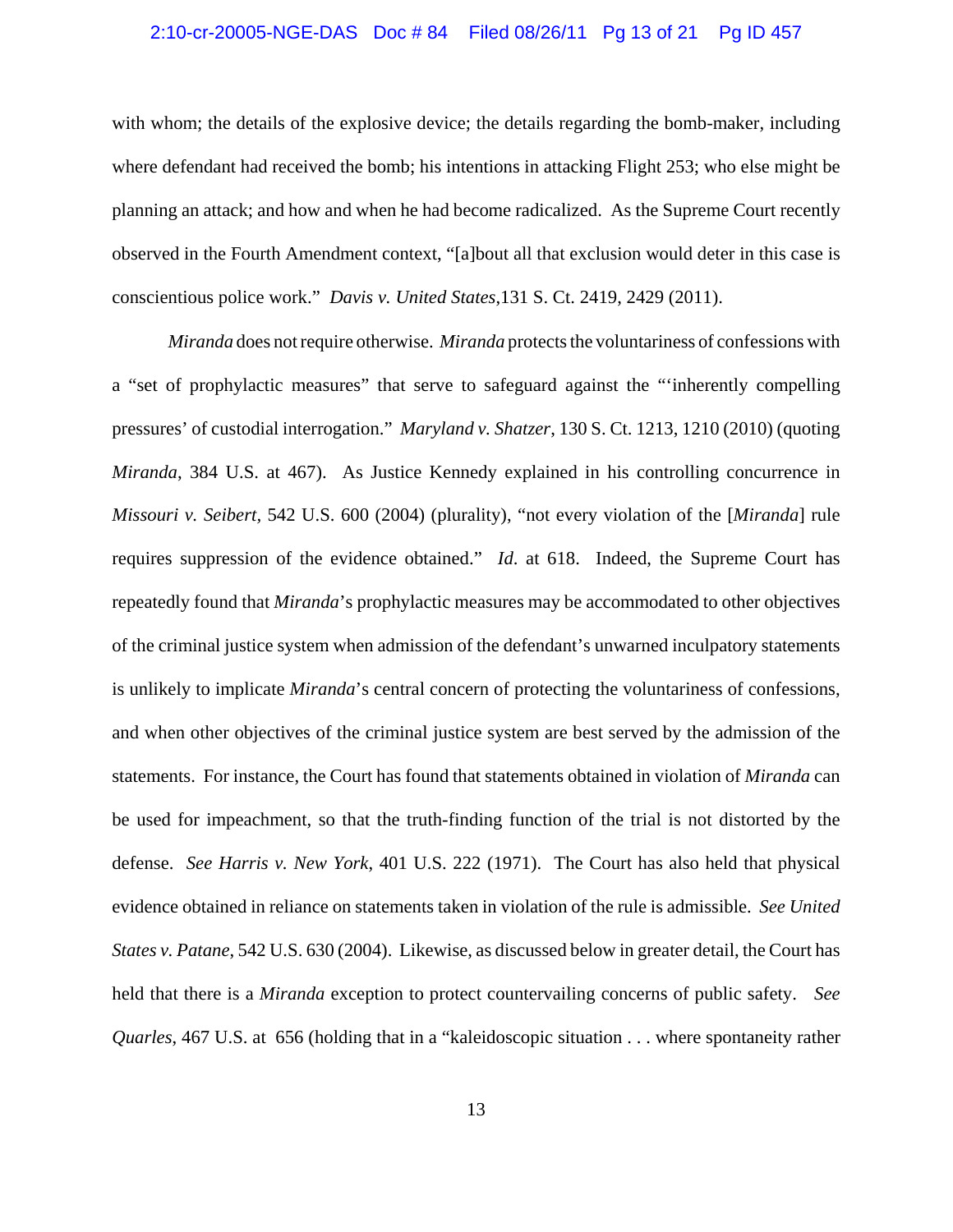### 2:10-cr-20005-NGE-DAS Doc # 84 Filed 08/26/11 Pg 14 of 21 Pg ID 458

than adherence to a police manual is necessarily the order of the day," officers need not read a suspect his *Miranda* rights prior to asking questions reasonably prompted by a concern for public safety).

In this case, *Miranda*'s core concern to protect voluntariness is not implicated. As discussed, the FBI agents did not employ coercive or otherwise offensive tactics to pressure defendant to confess to a crime. Rather, they responded in an appropriate fashion to a credible and potentially evolving terrorist threat by attempting to ascertain the level of danger to the United States. Defendant, an educated, well-traveled man, spoke freely to them, acknowledging his connection to al-Qaeda, an organization that has engaged in coordinated attacks involving aircraft, as well as acknowledging his intention to kill the passengers aboard his flight with an explosive device. Suppression in these circumstances would not serve *Miranda*'s objectives.

# B. AGENTS WERE NOT REQUIRED TO ADVISE DEFENDANT OF HIS *MIRANDA* RIGHTS BASED ON THE "PUBLIC SAFETY" EXCEPTION OF *NEW YORK v. QUARLES*

Defendant asserts that his statement to FBI agents should be suppressed because he was not given the advice of rights provided for by *Miranda v. Arizona*, 384 U.S. 436 (1966). Defendant's motion should be denied, because his interview, under the circumstances presented, was justified by the public safety exception to *Miranda* recognized by the Supreme Court in *Quarles*, 467 U.S. at 657, in which the Court found that "the need for answers to questions in a situation posing a threat to the public safety outweighs the need for the prophylactic rule protecting the Fifth Amendment's privilege against self-incrimination." *See United States v. Talley*, 275 F.3d 560, 563 (6th Cir. 2001) (applying *Quarles* to unwarned response to officers' question about the location of a firearm in a house where, *inter alia*, "[t]he individuals in the house did not open the door for nearly thirty minutes after the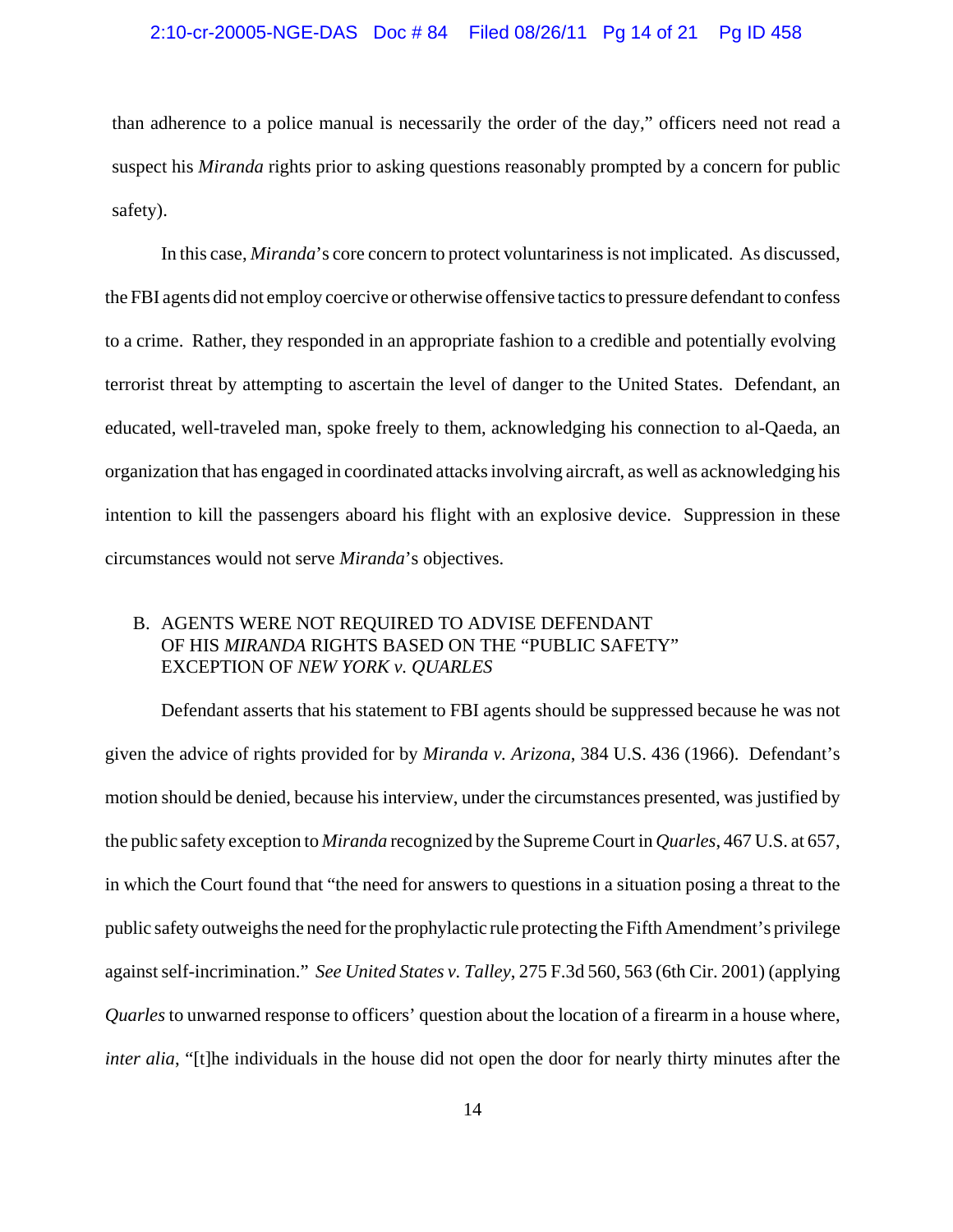initial knock by the officers").

The full facts of *Quarles* are as follows. On September 11, 1980, at approximately 12:30 a.m., Officer Frank Kraft and Officer Sal Scarring were on road patrol in Queens, New York, when a young woman approached their car. She told them that she had just been raped by a black male, approximately six feet tall, who was wearing a black jacket with the name "Big Ben" printed in yellow letters on the back. She told the officers that the man had entered an A&P supermarket located nearby and that the man was carrying a gun. 467 U.S. at 651-52.

The officers drove the woman to the supermarket, and Officer Kraft entered the store while Officer Scarring radioed for assistance. Officer Kraft quickly spotted Quarles, who matched the description given by the woman, approaching a checkout counter. Apparently upon seeing the officer, Quarles turned and ran toward the rear of the store, and Officer Kraft pursued him with a drawn gun. When Quarles turned the corner at the end of an aisle, Officer Kraft lost sight of him for several seconds, and upon regaining sight of Quarles, Office Kraft ordered him to stop and put his hands over his head. *Quarles*, 467 U.S. at 652.

Although more than three other officers had arrived on the scene by that time, Officer Kraft was the first to reach Quarles. He frisked Quarles and discovered that Quarles was wearing a shoulder holster, which was then empty. After handcuffing him, Officer Kraft asked him where the gun was. Quarles nodded in the direction of some empty cartons and responded, "the gun is over there." Officer Kraft thereafter retrieved a loaded .38-caliber revolver from one of the cartons, formally placed Quarles under arrest, and read him his *Miranda* rights from a printed card. Quarles indicated that he would be willing to answer questions without an attorney present. Officer Kraft then asked Quarles if he owned the gun and, if so, where he had purchased it. Quarles answered that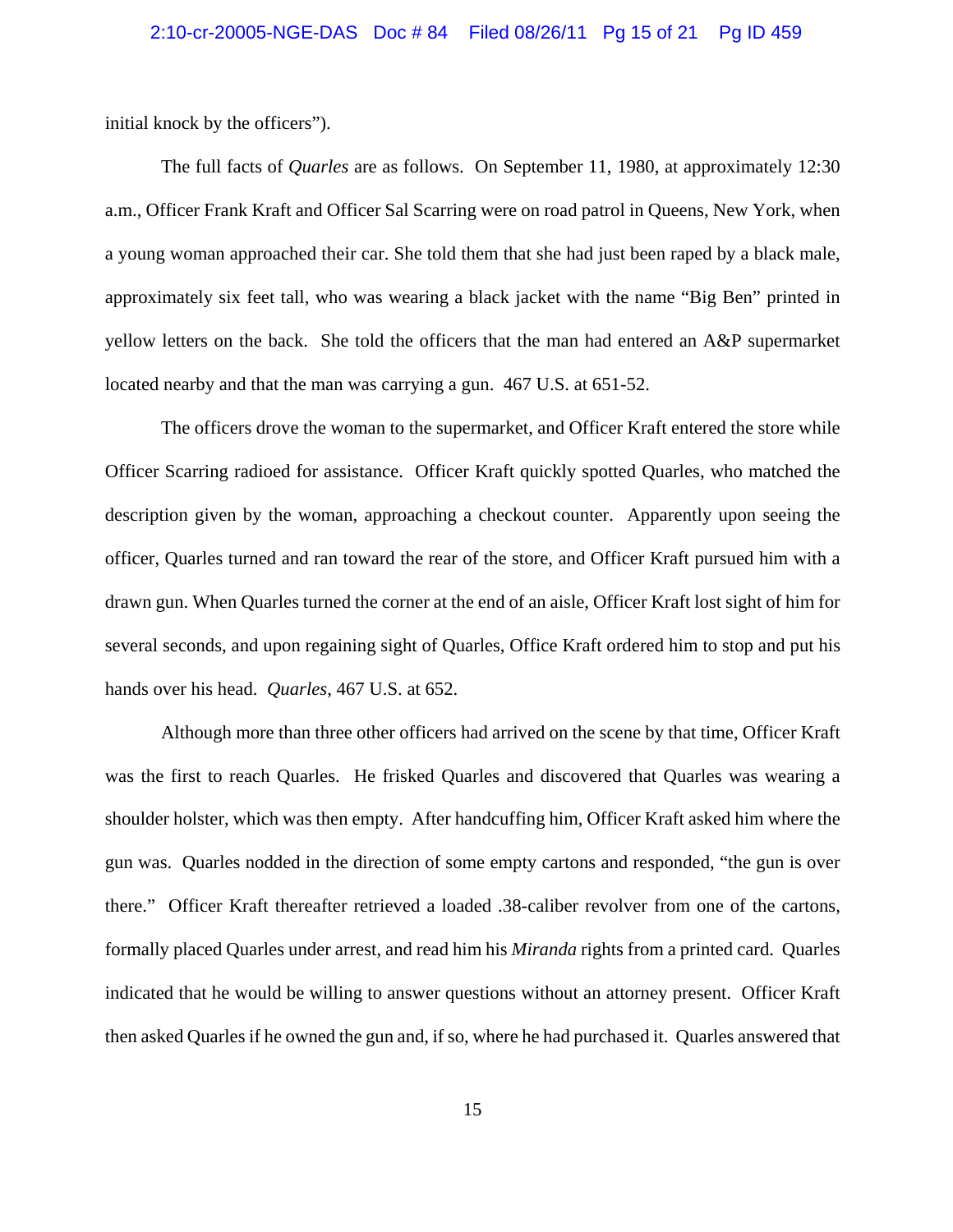### 2:10-cr-20005-NGE-DAS Doc # 84 Filed 08/26/11 Pg 16 of 21 Pg ID 460

he did own it and that he had purchased it in Miami, Fla. *Quarles*, 467 U.S. at 652.

Quarles moved to suppress his statement to the arresting officer, as well as the gun which had been seized. *Quarles*, 467 U.S. at 652-53. The New York courts suppressed the evidence, but the Supreme Court reversed, finding that "there are limited circumstances where the judicially imposed strictures of *Miranda* are inapplicable." *Id*. at 653 n.3.

The Court began its analysis by noting that "[i]n this case we have before us no claim that respondent's statements were actually compelled by police conduct which overcame his will to resist." *Quarles*, 467 U.S. at 654. "[W]e do not believe that the doctrinal underpinnings of *Miranda* require that it be applied in all its rigor to a situation in which police officers ask questions reasonably prompted by a concern for the public safety." *Id*. at 656. "So long as the gun was concealed somewhere in the supermarket, with its actual whereabouts unknown, it obviously posed more than one danger to the public safety: an accomplice might make use of it, a customer or employee might later come upon it." *Id.* at 657. The Court continued:

> In such a situation, if the police are required to recite the familiar *Miranda* warnings before asking the whereabouts of the gun, suspects in Quarles' position might well be deterred from responding. Procedural safeguards which deter a suspect from responding were deemed acceptable in *Miranda* in order to protect the Fifth Amendment privilege; when the primary social cost of those added protections is the possibility of fewer convictions, the *Miranda* majority was willing to bear that cost. Here, had *Miranda* warnings deterred Quarles from responding to Officer Kraft's question about the whereabouts of the gun, the cost would have been something more than merely the failure to obtain evidence useful in convicting Quarles. Officer Kraft needed an answer to his question not simply to make his case against Quarles but to insure that further danger to the public did not result from the concealment of the gun in a public area.

*Id.*

In further elaborating on the balancing of the social costs and benefits, the Court stated, "[w]e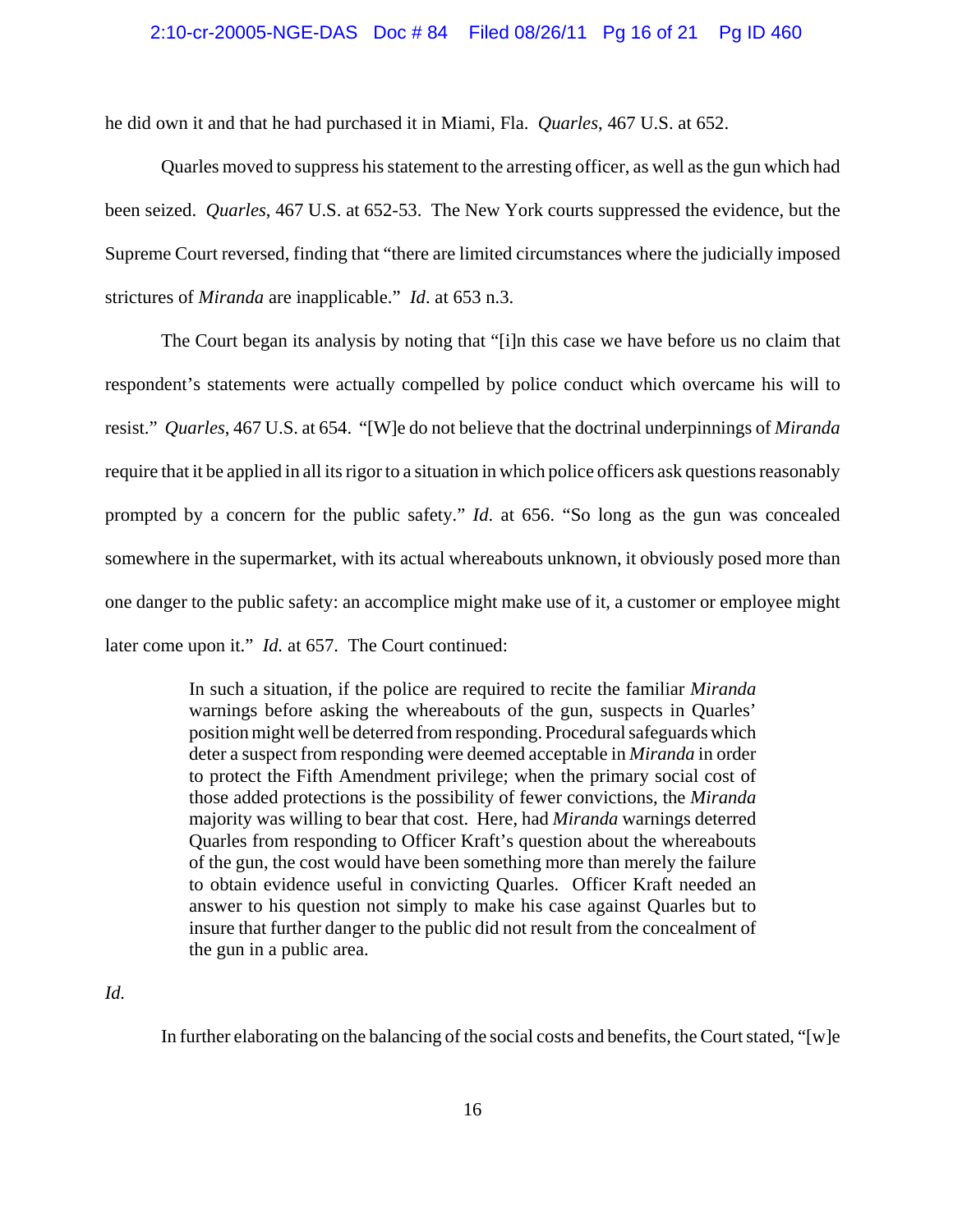### 2:10-cr-20005-NGE-DAS Doc # 84 Filed 08/26/11 Pg 17 of 21 Pg ID 461

decline to place officers such as Officer Kraft in the untenable position of having to consider, often in a matter of seconds, whether it best serves society for them to ask the necessary questions without the *Miranda* warnings and render whatever probative evidence they uncover inadmissible, or for them to give the warnings in order to preserve the admissibility of evidence they might uncover but possibly damage or destroy their ability to obtain that evidence and neutralize the volatile situation confronting them." *Id*. at 657-658.

In the present case, FBI Joint Terrorism Task Force agents faced an even more compelling situation than that addressed by the *Quarles* Court, and thus the agents plainly faced the necessity of making a quick decision to neutralize the potentially "volatile situation confronting them." *Quarles*, 467 U.S. at 658. Agents knew from Customs and Border Protection officers that defendant had admitted to having detonated an explosive device on board the aircraft, and that he had admitted to being an al-Qaeda member. The agents were well aware of al-Qaeda's history of large, coordinated terrorist attacks, especially attacks on multiple aircraft, and questioned defendant to determine the extent of any such threat. If the threat to public safety presented by Benjamin Quarles as a lone actor with a single gun justified questioning him without *Miranda* warnings, as the Supreme Court determined it did, then the present case certainly justified such questioning, as there were possibly numerous additional aircraft bombing plots going forward that same Christmas Day, potentially endangering thousands of lives.

The facts of the present case are different from those in *Quarles*, but as the Second Circuit has expressly recognized, the logic of *Quarles* extends to the questioning of terrorism suspects. In *United States v. Khalil*, 214 F.3d 111 (2d Cir. 2000), for example, the defendant was a pipe-bomb maker who had been shot and wounded by the police during a raid of his apartment. *Id*. at 115. The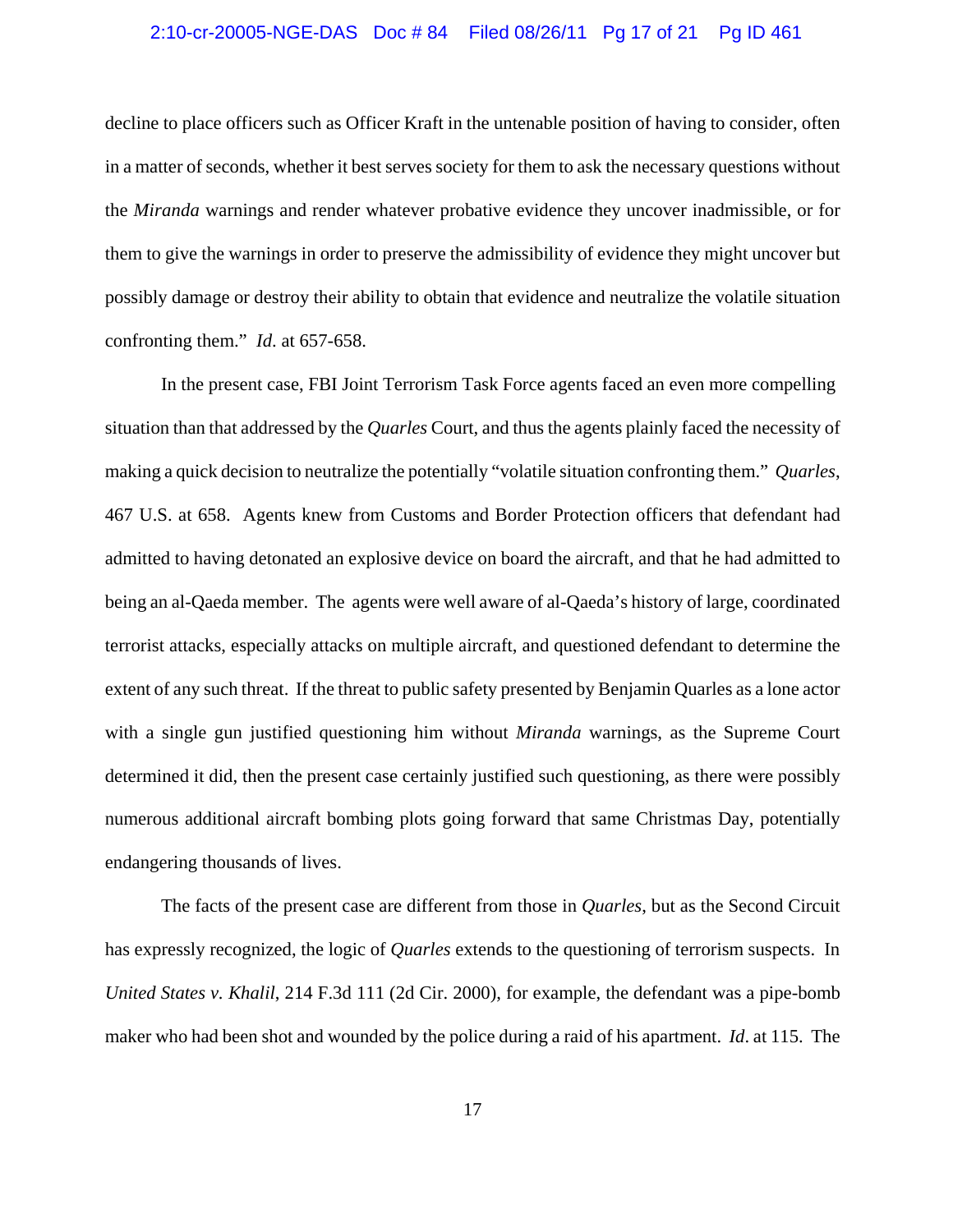### 2:10-cr-20005-NGE-DAS Doc # 84 Filed 08/26/11 Pg 18 of 21 Pg ID 462

police took him to the hospital for medical care, and later that morning questioned him about the construction and stability of the pipe bombs. They did not provide *Miranda* warnings. *Id*. at 121. Specifically, the police asked the defendant whether he intended to kill himself in detonating the bombs, and he responded simply, "Poof." *Id*. at 115.

The court of appeals in *Khalil* affirmed the district court's finding that the defendant's response was made voluntarily and knowingly. The court of appeals found that, although the defendant was in pain when he answered "Poof," he was nonetheless alert, seemed to understand the officers' questions, and gave responsive answers. In so finding, however, the court of appeals also indicated that the *Quarles* public safety exception was applicable. *Khalil*, 214 F.3d at 121-22. The court of appeals stated that it was "inclined to disagree" with the defendant's contention that his response was unrelated to public safety, observing that the defendant's "vision as to whether or not he would survive his attempt to detonate the bomb had the potential for shedding light on the bomb's stability" *id.* at 121, and thus its danger to officers and the public. *See also In re Terrorist Bombings of U.S. Embassies in E. Africa*, 552 F.3d 177, 203-04 & n.19 (2d Cir. 2008) (assuming *Quarles* would apply to exigent circumstances in a terrorism case).

The same holds true here. The agents' questions were intended to shed light on the obvious public safety concerns in issue. An evidentiary hearing will demonstrate that the agents limited their questions to defendant to "questions necessary to secure . . . the safety of the public[.]" *Quarles*, 467 U.S. at 659. The agents asked defendant where he had traveled, when he had traveled, how, and with whom; the details of the explosive device; the details regarding the bomb-maker, including where defendant had received the bomb; his intentions in attacking Flight 253; who else might be planning an attack; and how and when he had become radicalized. All such questions were either directly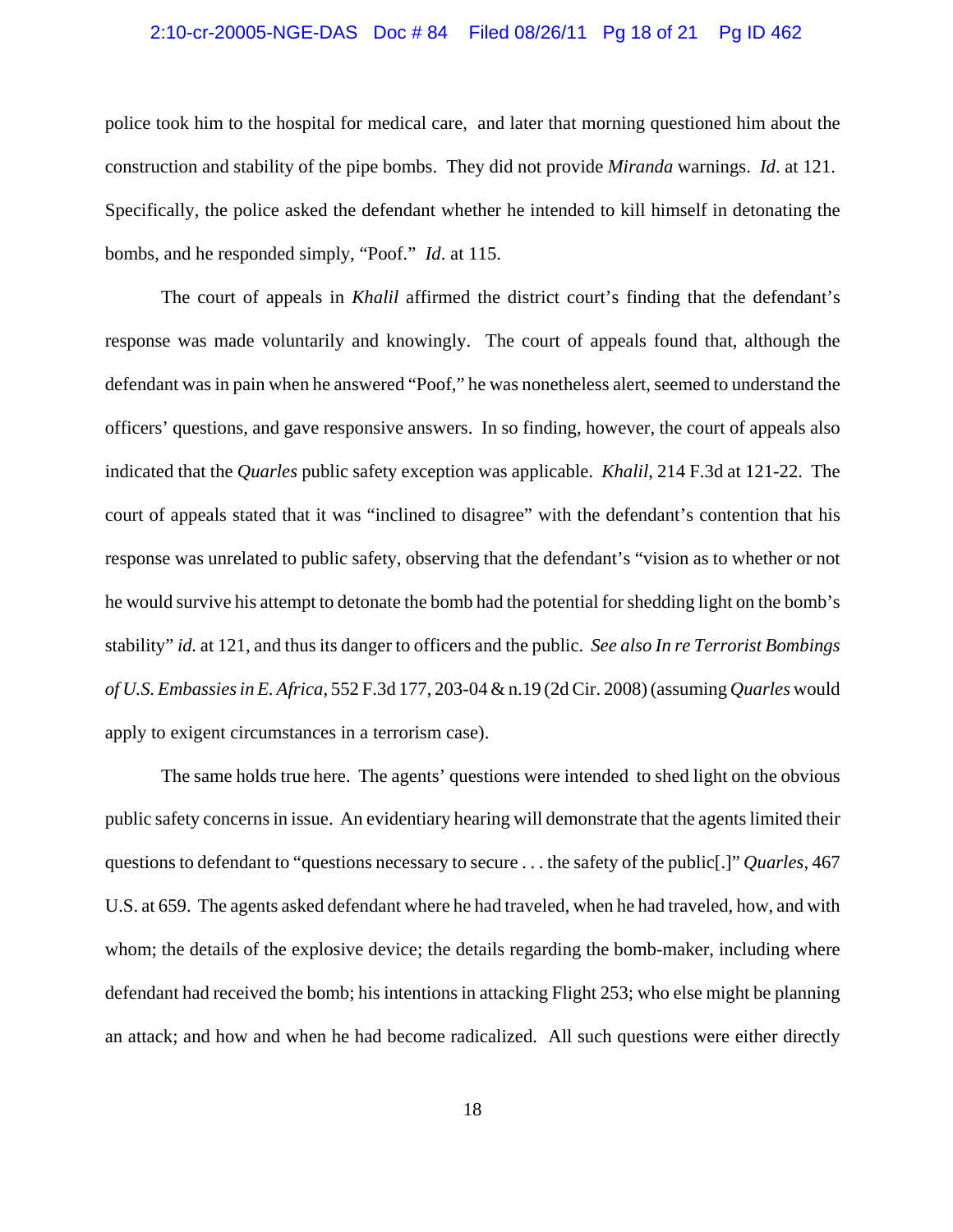### 2:10-cr-20005-NGE-DAS Doc # 84 Filed 08/26/11 Pg 19 of 21 Pg ID 463

related to other potentially imminent attacks, or were intended to elicit information which could be used in conjunction with other U.S. government information to identify and disrupt such imminent attacks before they could occur. The agents did not pose questions "designed solely to elicit testimonial evidence from a suspect," *id*. at 659, and limited their questioning to approximately fifty minutes, at which time they had sufficient information to address the threat to public safety. *Cf. United States v. Carrillo*, 16 F.3d 1046, 1049 (9th Cir. 1994) (applying public safety exception to response to arresting officer's question about presence of drugs or needles on defendant's person, noting the non-investigatory nature of the officer's question). The agents then concluded their interview and immediately passed that information on to other law enforcement and intelligence agencies worldwide, further underscoring that it was obtained for purposes of public safety, to deal with other possible threats. Accordingly, even if the Court were to find *Miranda* applicable, the *Quarles* public safety exception applies to defendant's statement.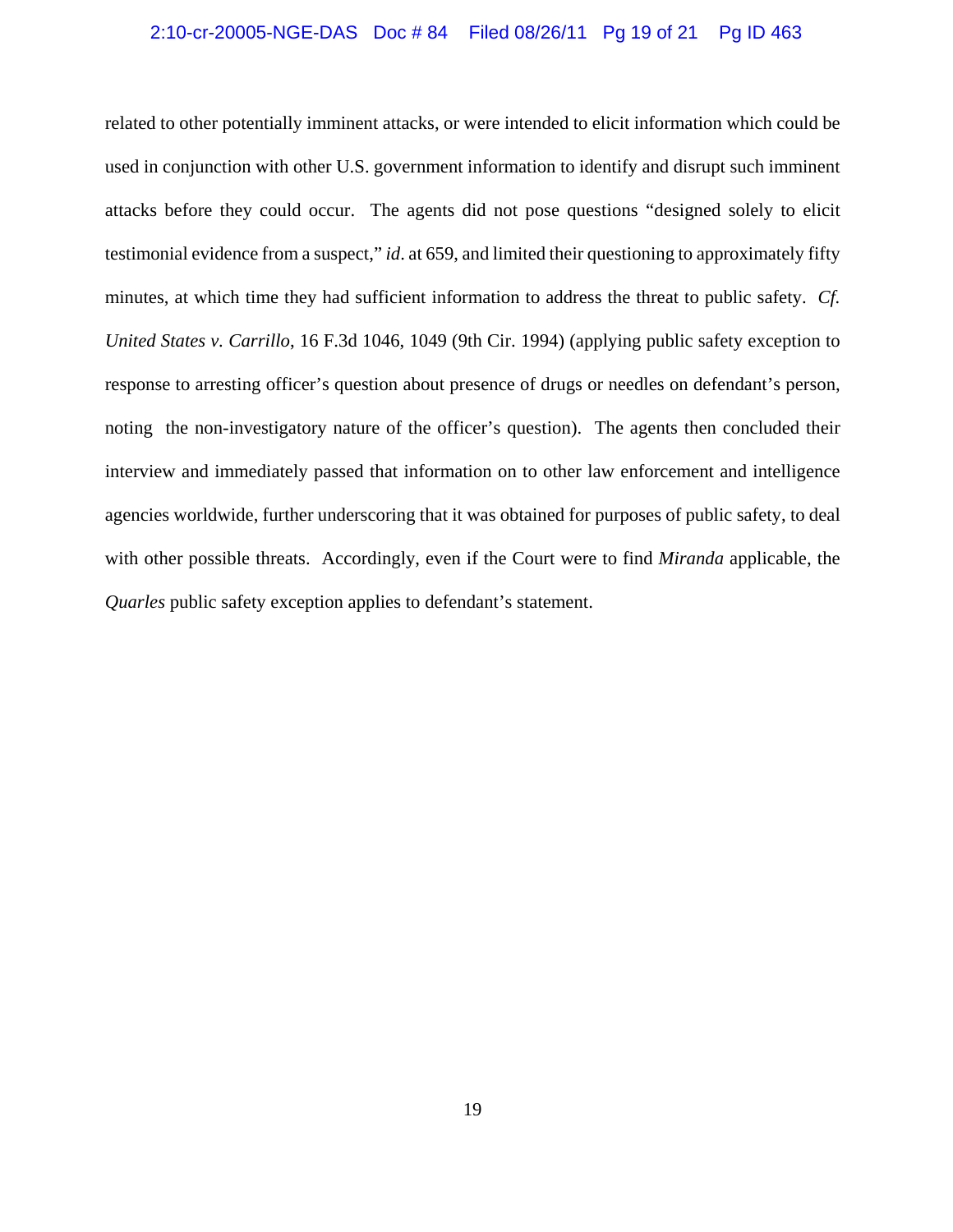2:10-cr-20005-NGE-DAS Doc # 84 Filed 08/26/11 Pg 20 of 21 Pg ID 464

### **CONCLUSION**

For the foregoing reasons, the Court should conduct an evidentiary hearing, and deny defendant's motion to suppress the statement he made to FBI agents at the University of Michigan Hospital on December 25, 2009.

Respectfully submitted,

BARBARA L. McQUADE United States Attorney, Eastern District of Michigan

s/Jonathan Tukel s/Cathleen M. Corken Assistant U.S. Attorney Assistant U.S. Attorney Chief, National Security Unit 211 West Fort Street, Suite 2001 211 West Fort Street, Suite 2001 Detroit, Michigan 48226 Detroit, Michigan 48226 Phone: (313) 226-0206 Email: Jonathan.Tukel@usdoj.gov

Phone: (313) 226-9749 Email: Cathleen.Corken@usdoj.gov

s/ Michael C. Martin Assistant U.S. Attorney 211 West Fort Street, Suite 2001 Detroit, Michigan 48226 Phone: (313) 226-9670 Email: Michael.C.Martin@usdoj.gov

Dated: August 26, 2011